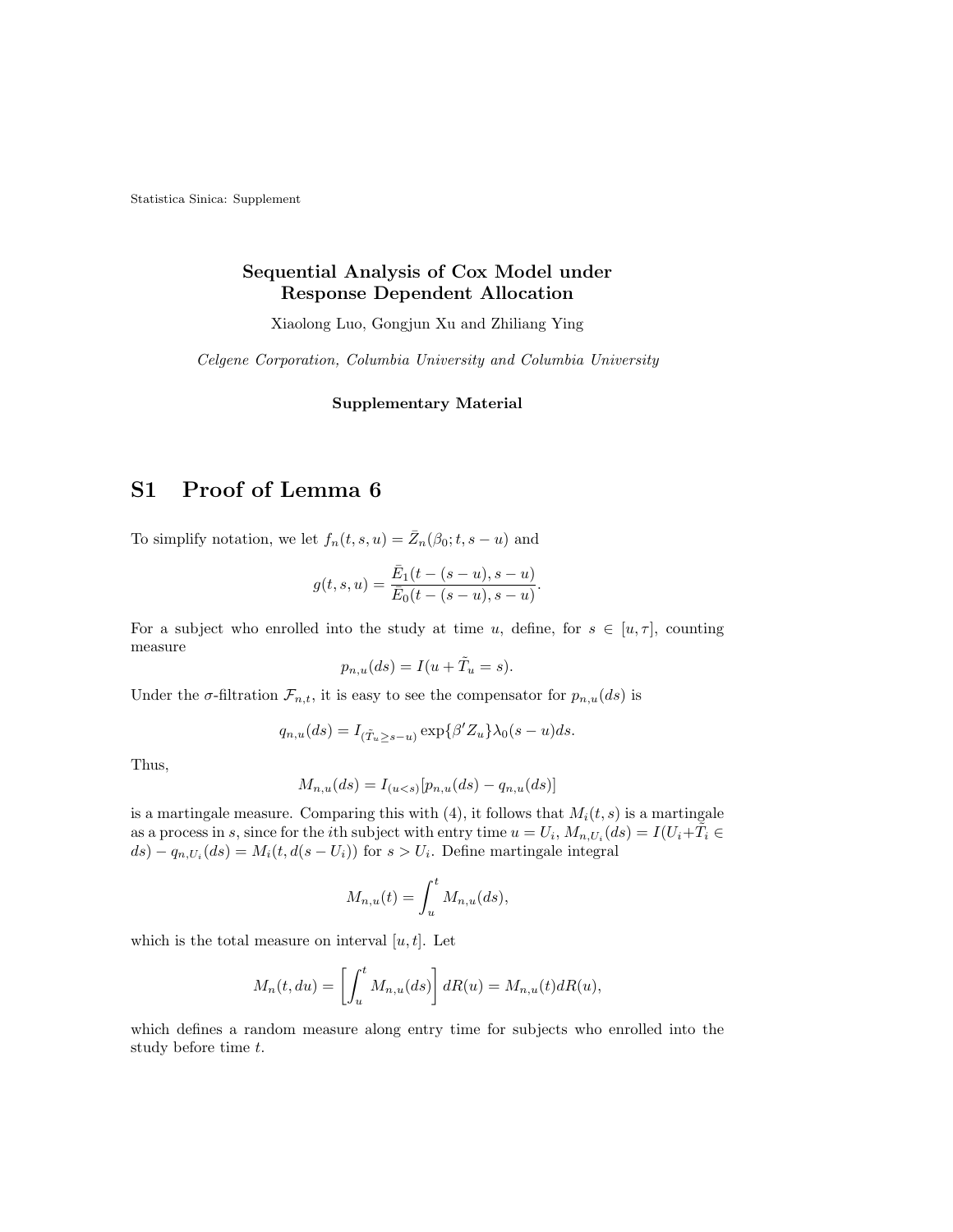#### S2 Luo, Xu and Ying

Under the above notation, for  $M_n(t, \vartheta)$  defined as in (9), we have the following identity

$$
M_n(t,\vartheta) = \int_0^t \int_0^{\vartheta} M_n(ds \, du) = \int_0^{\vartheta} M_n(t, du).
$$

Note that from Lemma 1,  $M_n(t, \vartheta)$  is a martingale along both calendar and entry times, i.e.,  $M_n(t, \vartheta)$  is a martingale in t for any fixed  $\vartheta$  and a martingale in  $\vartheta$  for any t. When  $\vartheta = t$ , we have  $M_n(t,t) = \int_0^t \int_0^t M_n(ds \, du)$ , which is  $M_n(t)$ . Similarly, define random integral  $\tilde{M}_n(w, \vartheta)$  with respect to survival time w and entry time  $\vartheta$  by

$$
\tilde{M}_n(w,\vartheta) = \int_0^{\vartheta} M_n(w+u,du) \left( = \int_0^{\vartheta} M_{n,u}(w+u) dR(u) \right). \tag{S1.1}
$$

Note that  $\tilde{M}_n(w, \vartheta)$  is defined on the information observed before entry time  $\vartheta$  and survival time  $w$ .

To prove Lemma 6, we need the following two propositions, whose proofs are given in Sections S2 and S2, respectively. Proposition 1 shows that  $M_n(t, \vartheta)/\sqrt{n}$  is tight along calendar and entry times while Proposition 2 shows the tightness property for  $\tilde{M}_n(w, \vartheta) / \sqrt{n}$  along survival and entry times.

**Proposition 1** Under Conditions C1 and C2, for any  $\epsilon > 0$ , there exist constant  $n_0 <$  $\infty$  and partition  $0 = u_{n,0} \leq u_{n,1} \leq \cdots \leq u_{n,n_0} = \tau$  such that for all large n,

$$
P\left(\max_{0\leq j
$$

where  $W_{n,t,\vartheta} = M_n(t,\vartheta)/\sqrt{n}$ .

**Proposition 2** Under Conditions C1 and C2, for any  $\epsilon > 0$ , there exist partitions  $0 = w_0 < w_1 < \cdots < w_{N_0} = \tau$  and  $0 = u_{n,0} \leq u_{n,1} \leq \cdots \leq u_{n,n_0} = \tau$  such that for all large n,

$$
P\left(\max_{\substack{0\leq j < n_0\\0\leq k < N_0}} \sup_{\substack{\vartheta \in [u_{n,j}, u_{n,j+1}]\\w \in [w_k, w_{k+1}]}} |\tilde{W}_{n,w,\vartheta} - \tilde{W}_{n,w_k, u_{n,j}}| \geq \epsilon \right) \leq \epsilon,
$$

where  $\tilde{W}_{n,w,\vartheta} = \tilde{M}_n(w,\vartheta)/\sqrt{n}$ .

**Proof of Lemma 6.** For any  $(\vartheta, t)$  such that  $0 \le \vartheta \le t \le \tau$ , by changing the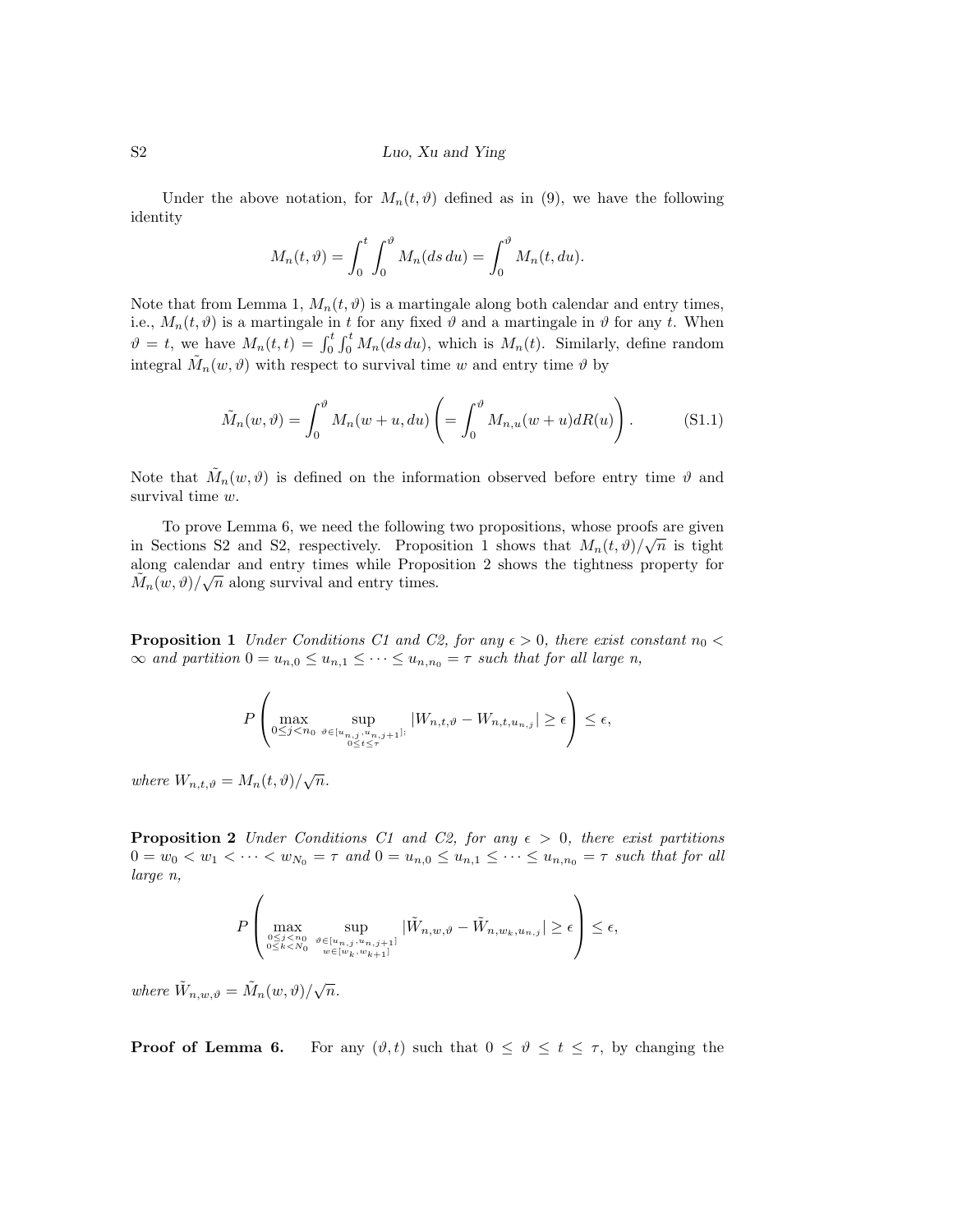integration order, we have that

$$
\frac{1}{\sqrt{n}} \int_0^t \int_0^{\vartheta} (f_n(t, s, u) - g(t, s, u)) M_n(ds \, du)
$$
\n
$$
= \frac{1}{\sqrt{n}} \int_0^t \int_0^{s \wedge \vartheta} (f_n(t, s, u) - g(t, s, u)) (p_n(ds \, du) - q_n(ds \, du))
$$
\n
$$
= \frac{1}{\sqrt{n}} \int_0^{\vartheta} \int_u^t (f_n(t, s, u) - g(t, s, u)) (p_n(du \, ds) - q_n(du \, ds))
$$
\n
$$
= \frac{1}{\sqrt{n}} \int_0^{\vartheta} \left[ \int_u^t (f_n(t, s, u) - g(t, s, u)) M_{n, u}(ds) \right] dR(u)
$$
\n
$$
= \frac{1}{\sqrt{n}} \int_0^{\vartheta} \left[ M_{n, u}(t) (f_n(t, t, u) - g(t, t, u)) - M_{n, u}(u) (f_n(t, u, u) - g(t, u, u)) \right] - \int_u^t M_{n, u}(s) (f_n(t, ds, u) - g(t, ds, u)) \right] dR(u) + o_p(1), \qquad (S1.2)
$$

where the last equation follows from the integration-by-parts formula. Inclusion of  $o_p(1)$ is due to the discontinuity of both the integrand and the integrator functions when the integration-by-parts formula is used. Therefore, by the definition of  $M_n(t, du)$  and the fact that  $M_{n,u}(u) = 0$ , we get

$$
(S1.2) = \frac{1}{\sqrt{n}} \int_0^{\vartheta} (f_n(t, t, u) - g(t, t, u)) M_n(t, du)
$$

$$
- \frac{1}{\sqrt{n}} \int_0^{\vartheta} \left[ \int_u^t M_{n, u}(s) (f_n(t, ds, u) - g(t, ds, u)) \right] dR(u) + o_p(1).
$$
(S1.3)

In view of  $(S1.3)$ , it remains to show that the two leading terms in  $(S1.3)$  are negligible.

For the first term, taking integration by parts, we have that

$$
\begin{split}\n&= \left| \frac{1}{\sqrt{n}} \int_{0}^{\vartheta} (f_{n}(t, t, u) - g(t, t, u)) M_{n}(t, du) \right| \\
&= \left| \frac{1}{\sqrt{n}} (f_{n}(t, t, \vartheta) - g(t, t, \vartheta)) M_{n}(t, \vartheta) - \frac{1}{\sqrt{n}} (f_{n}(t, t, 0) - g(t, t, 0)) M_{n}(t, 0) \right| \\
&- \frac{1}{\sqrt{n}} \int_{0}^{\vartheta} M_{n}(t, u) (f_{n}(t, t, du) - g(t, t, du)) \right| + o_{p}(1) \\
&\leq \left| \frac{1}{\sqrt{n}} (f_{n}(t, t, \vartheta) - g(t, t, \vartheta)) M_{n}(t, \vartheta) \right| \\
&+ \frac{1}{\sqrt{n}} \left| \int_{0}^{\vartheta} M_{n}(t, u) (f_{n}(t, t, du) - g(t, t, du)) \right| + o_{p}(1).\n\end{split} \tag{S1.4}
$$

From Proposition 1, we have, for any  $\epsilon > 0$ , there exists a partition  $0 = u_{n,0} \le u_{n,1} \le$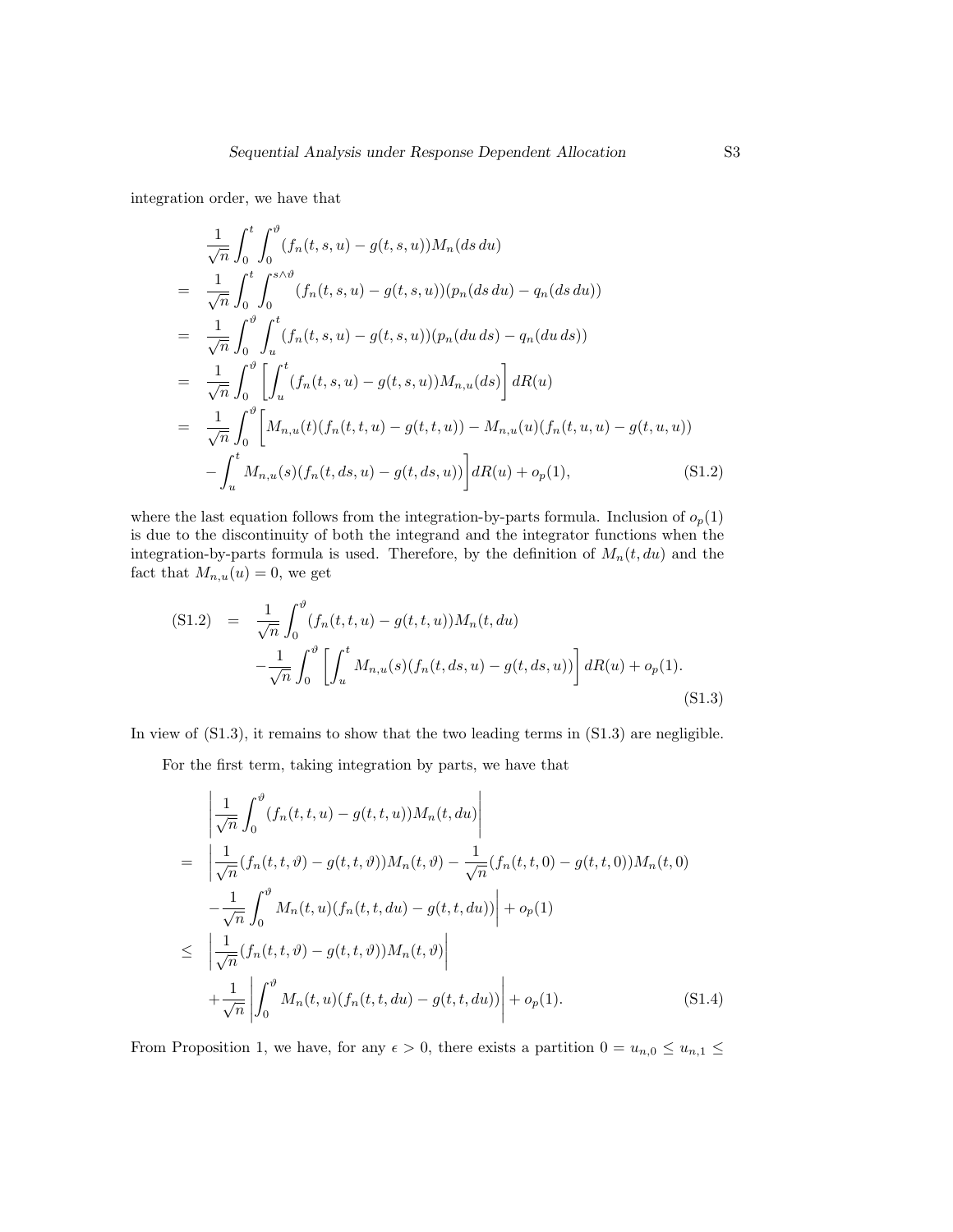$\cdots \leq u_{n,n_0} = \tau$  such that for all large *n*,

$$
P\left(\sup_{i;u\in(u_{n,i},u_{n,i+1}]}\frac{1}{\sqrt{n}}|M_n(t,u_{n,i+1})-M_n(t,u)|<\epsilon\right)\geq 1-\epsilon.
$$

Combining this with  $(S1.4)$ , for all large n, the following result holds uniformly on  $0 \leq \vartheta \leq t \leq \tau$  with probability at least  $1 - 2\epsilon$ .

$$
(S1.4) \leq \left| \frac{1}{\sqrt{n}} (f_n(t, t, \vartheta) - g(t, t, \vartheta)) M_n(t, \vartheta) \right|
$$
  
+ 
$$
\frac{1}{\sqrt{n}} \sum_{i=1}^{n_0} \left| \int_{u_{n, i-1}}^{u_{n, i}} M_n(t, u_{n, i}) (f_n(t, t, du) - g(t, t, du)) \right| + 2\epsilon K
$$
  

$$
\leq 3\epsilon K,
$$
 (S1.5)

where K is the total variation bound for  $f_n(t, s, u) (= f_n(t, s - u, 0))$ , and the last inequality follows from Lenglart's inequality (Lemma 3). Since  $\epsilon$  can be arbitrarily small, the first term is negligible.

For the second term, by the definitions of  $f_n$  and g, we have  $f_n(t, s, u) = f_n(t, s-u, 0)$ and  $g(t, s, u) = g(t, s - u, 0)$ . Therefore,

$$
\frac{1}{\sqrt{n}} \int_0^{\vartheta} \int_u^t M_{n,u}(s) (f_n(t, ds, u) - g(t, ds, u)) dR(u)
$$
\n
$$
= \frac{1}{\sqrt{n}} \int_0^{\vartheta} \int_u^t M_{n,u}(s) (f_n(t, d(s - u), 0) - g(t, d(s - u), 0)) dR(u)
$$
\n
$$
= \frac{1}{\sqrt{n}} \int_0^t \left[ \int_0^{(t - w) \wedge \vartheta} M_{n,u}(w + u) dR(u) \right] (f_n(t, dw, 0) - g(t, dw, 0))
$$
\n
$$
= \frac{1}{\sqrt{n}} \int_0^t \tilde{M}_n(w, (t - w) \wedge \vartheta) \cdot (f_n(t, dw, 0) - g(t, dw, 0)), \qquad (S1.6)
$$

where the last equality follows from the definition of  $\tilde{M}_n(w, \vartheta)$  in (S1.1). Then, by Proposition 2, there exist partitions  $0 = w_0 < w_1 < \cdots < w_{N_0} = \tau$  and  $0 = u_{n,0} \le$  $u_{n,1} \leq \cdots \leq u_{n,n_0} = \tau$  such that for all large  $n$ ,

$$
P\left(\sup_{\stackrel{i,j;w\in [w_i,w_{i+1}),}{_{u\in [u_{n,j},u_{n,j+1})}}}\frac{1}{\sqrt{n}}|\tilde M_n(w,u)-\tilde M_n(w_i,u_{n,j})|<\epsilon\right)>1-\epsilon.
$$

Then, similarly to the derivation of  $(S1.5)$ , we have that for all large n, the following holds with probability bigger than  $1 - 2\epsilon$ :

$$
(S1.6) \leq \frac{1}{\sqrt{n}} \sum_{i=1}^{N_0} \sum_{j=1}^{n_0} \left| \tilde{M}_n(w_i, u_{n,j}) \int_{w_{i-1}}^{w_i} (f_n(t, dw, 0) - g(t, dw, 0)) \right| + 2\epsilon K
$$
  
 
$$
\leq 3\epsilon K.
$$
 (S1.7)

Therefore the second term is also negligible.  $\blacksquare$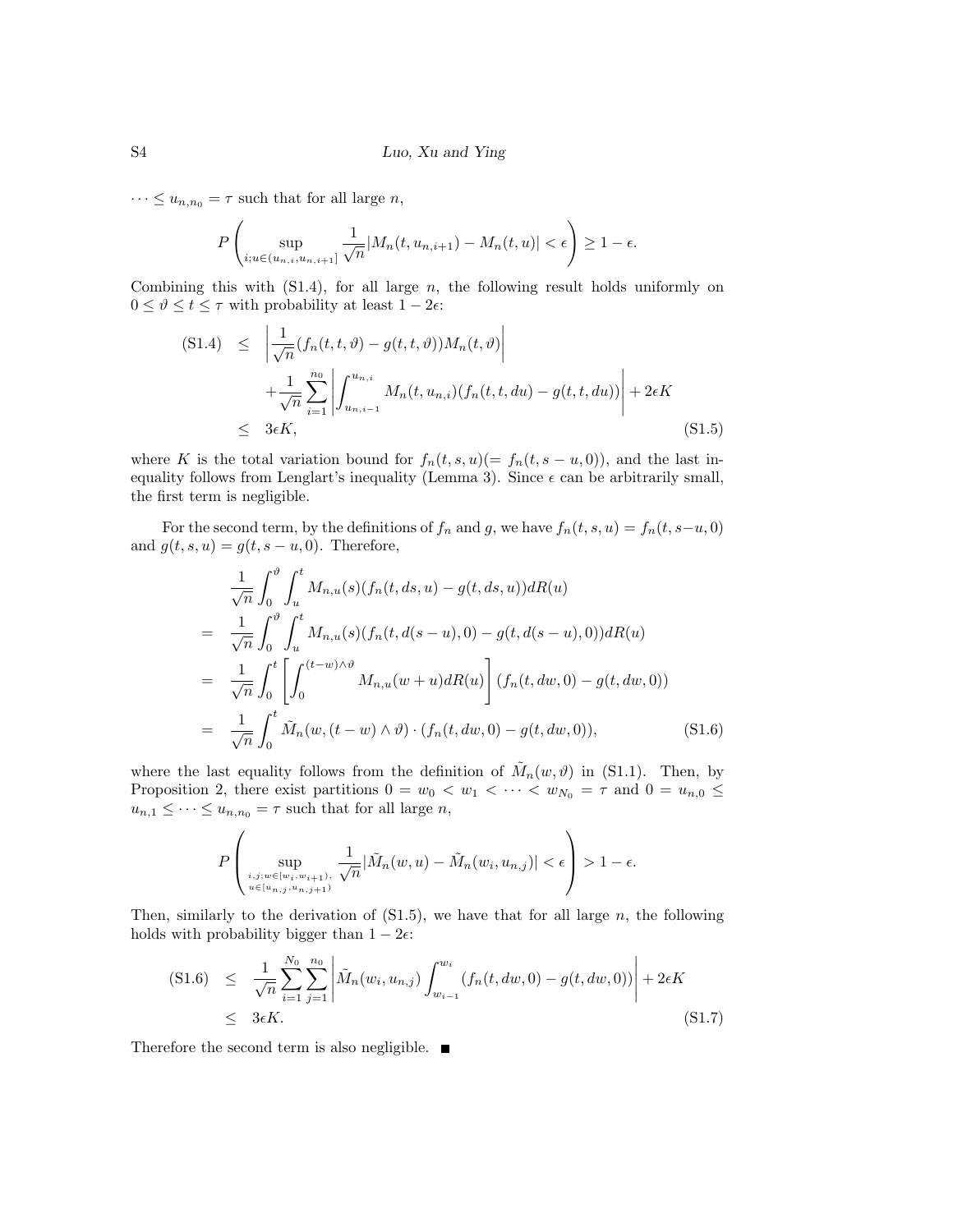## S2 Proof of Proposition 1

For the proof of Proposition 1, we shall make use of certain martingale inequalities as given in the following lemma, which is due to Lenglart, Lepingle, and Pratelli (1980).

**Lemma 3** Let  $\{W(s), 0 \le s \le \tau\}$  be a square integrable martingale process whose sample paths are right continuous with left limits. Then, for any  $q > 1$ , there exists a constant  $C_q$  depending only on q, such that

$$
E\left(\sup_{s\leq \tau} |W(s)|^q\right) \leq C_q \left(E[\langle W\rangle(\tau)]^{q/2} + E(\sup_{s\leq \tau} |\triangle W(s)|^q)\right),\qquad( \text{S2.8})
$$

where  $\langle W \rangle$ (s) denotes the predictable variation process of the martingale  $\{W(s)\}\$ and  $\Delta W(s) = W(s) - W(s-).$ 

Moreover, if  $\sup_{s\leq \tau} |\Delta W(s)| \leq c$ , then for any  $a, b > 0$ 

$$
P\left(\sup_{s\leq \tau} |W(s)| \geq a, \langle W\rangle(\tau) \leq b\right) \leq 2\exp\left(-\frac{a^2}{2b}\psi(ac/b)\right),\,
$$

where  $\psi(x) = 2x^{-2}\{(1+x)[\log(1+x)-1]+1\}.$ 

**Proof of Proposition 1.** Choose positive numbers  $p, q > 1$  such that  $pq/2-p-q > 1$ . Let  $u_0 = 0$  and define  $u_{n,j}$  recursively by

$$
u_{n,j+1} = \inf \{ \vartheta : \vartheta > u_{n,j}, 2\tau \tilde{K}_{\tau}(R(\vartheta) - R(u_{n,j})) \ge \epsilon^p n \} \wedge (u_{n,j} + \epsilon^p) \wedge \tau,
$$

where  $\tilde{K}_{\tau}$  is a constant satisfying

$$
\int_A \int_I q_n(ds \, du) < \tilde{K}_\tau \int_A \int_I ds \, dR(u), \quad \text{for any } A, I \subset [0, \tau].
$$

It is easy to see from the above partition that there are at most  $O(\epsilon^{-p})$  many, say  $n_0$ , distinct points in  $[0, \tau]$ . From Lemma 1,  $\{W_{n,t,\vartheta}, \mathcal{F}_{n,t}, t \geq 0\}$  is a martingale, and we know that  $u_{n,j}$ ,  $j = 1, \dots, n_0$ , are  $\{\mathcal{F}_{n,t}, 0 \lt t \leq \tau\}$  predictable. Thus,  $\{\sup_{\vartheta \in [u_{n,j}, u_{n,j+1}]} | W_{n,t,\vartheta} - W_{n,t,u_{n,j}} |, \mathcal{F}_{n,t}, t \geq 0\}$  is a nonnegative submartingale. By the Morkov inequality and Doob's maximal inequality (Doob, 1953),

$$
P\left(\max_{0\leq j < n_0} \sup_{\vartheta \in [u_{n,j}, u_{n,j+1}]}\left|W_{n,t,\vartheta} - W_{n,t,u_{n,j}}\right| \geq \epsilon\right) \\
\leq \frac{1}{\epsilon^q} \sum_{j=0}^{n_0 - 1} E\left(\sup_{\vartheta \in [u_{n,j}, u_{n,j+1}]}\left|W_{n,t,\vartheta} - W_{n,t,u_{n,j}}\right|^q\right) \\
\leq \frac{1}{\epsilon^q} \sum_{j=0}^{n_0 - 1} \left(\frac{q}{q-1}\right)^q E\left(\sup_{\vartheta \in [u_{n,j}, u_{n,j+1}]}\left|W_{n,\tau,\vartheta} - W_{n,\tau,u_{n,j}}\right|^q\right).
$$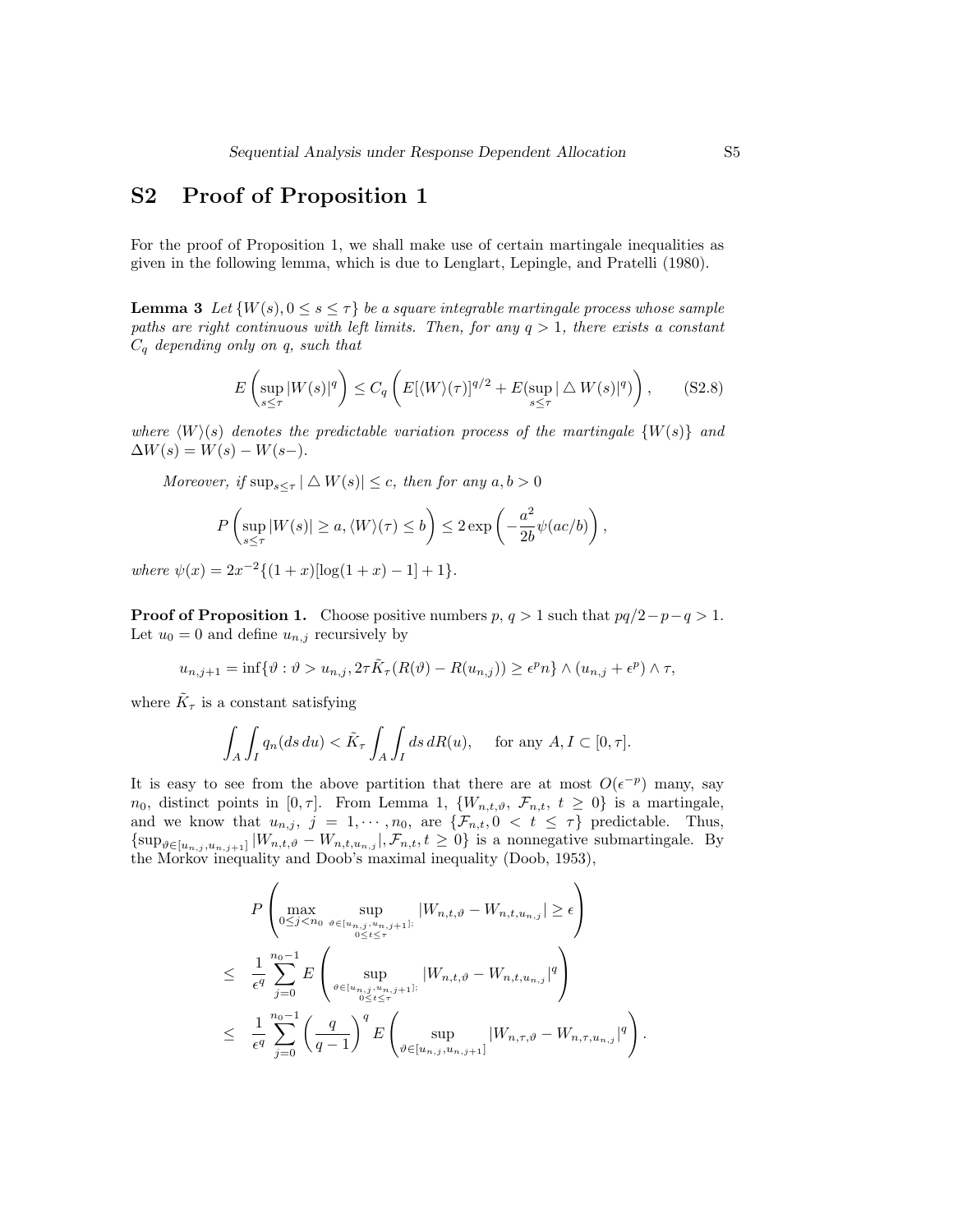Since  $\{W_{n,\tau,\vartheta},\mathcal{F}_{n,\tau,\vartheta},\vartheta\geq 0\}$  is a martingale and

$$
\sup_{\vartheta \in [u_{n,j}, u_{n,j+1}]} \triangle |W_{n,\tau,\vartheta} - W_{n,\tau,u_{n,j}}| \le \frac{1 + \tilde{K}_{\tau} \tau}{\sqrt{n}},
$$

it follows from (S2.8) that

Denote  $N_0$ 

$$
\frac{1}{\epsilon^q} \sum_{j=0}^{n_0-1} \left( \frac{q}{q-1} \right)^q E \left( \sup_{\vartheta \in [u_{n,j}, u_{n,j+1}]} |W_{n,\tau,\vartheta} - W_{n,\tau,u_{n,j}}|^q \right)
$$
\n
$$
\leq \frac{1}{\epsilon^q} \sum_{j=0}^{n_0-1} \left( \frac{q}{q-1} \right)^q C_q \left( E \left[ \langle W_{n,\tau,u_{n,j+1}} \rangle (u_{n,j+1} - u_{n,j}) \right]^{q/2} + \frac{(1 + \tilde{K}_\tau \tau)^q}{n^{q/2}} \right)
$$
\n
$$
\leq C_q^*(\epsilon)^{pq/2 - p - q} \leq \epsilon,
$$

where  $C_q^*$  is a constant depending only on q and the last inequality holds when  $\epsilon$  is sufficiently enough. Hence the desired result follows.

#### S3 Proof of Proposition 2

To prove Proposition 2, we need the following lemma; see Lemma 5 in Gu and Lai (1991).

**Lemma 4** Let  $q > 0$  and  $r > 1$ . Let  $\{W_n, n \geq 1\}$  be a sequence of random variables defined in the same probability space and let  $\{g_n\}$  be a sequence of nonnegative integrable functions on a measure space  $(X, \mathcal{B}, \mu)$ . Suppose that for every fixed  $x \in \mathcal{X}$ ,  $g(x)$  is nondecreasing in  $n \leq N$  and that

$$
E|W_i - W_j|^q \le \left(\int_{\mathcal{X}} [g_i(x) - g_j(x)] d\mu(x)\right)^r \text{ for all } 1 \le j \le i \le N.
$$

Then there exists a universal constant  $C_{q,r}$  depending only on q and r such that

$$
E\left(\sup_{n\leq N}|W_n-W_1|\right)^q\leq C_{q,r}\left(\int_{\mathcal{X}}[g_N(x)-g_1(x)]d\mu(x)\right)^r.
$$

**Proof of Proposition 2.** Choose positive numbers  $p, q > 1$  such that  $pq/2-p-2q > 1$ . Let  $w_0 = 0$ , and define  $w_j$  recursively by  $w_{j+1} = j\epsilon^p/\tilde{K}_{\tau}$ , where  $\tilde{K}_{\tau}$  is a constant satisfying

$$
\int_A \int_I q_n(ds \, du) < \tilde{K}_\tau \int_A \int_I ds \, dR(u), \text{ for any } A, I \subset [0, \tau].
$$
\n
$$
= \left| \tilde{K}_\tau \tau / \epsilon^p \right| + 1, \text{ and redefine } w_{N_0} = \tau.
$$

Let  $w_{n,i} = i\sqrt{\epsilon}/(nM)$  and  $\mathcal{N}_w = \{w_{n,i} : i = 0, 1, \cdots, \lfloor \tau Mn/\sqrt{\epsilon} \rfloor + 1\}$  for some constant M. Then

$$
P\left(\int_0^{\tau} \int_{u+w_{n,i}}^{u+w_{n,i+1}} p_n(du\,ds) \ge 2\right) = O(n^2) \cdot \epsilon/(nM)^2 \le \epsilon/2
$$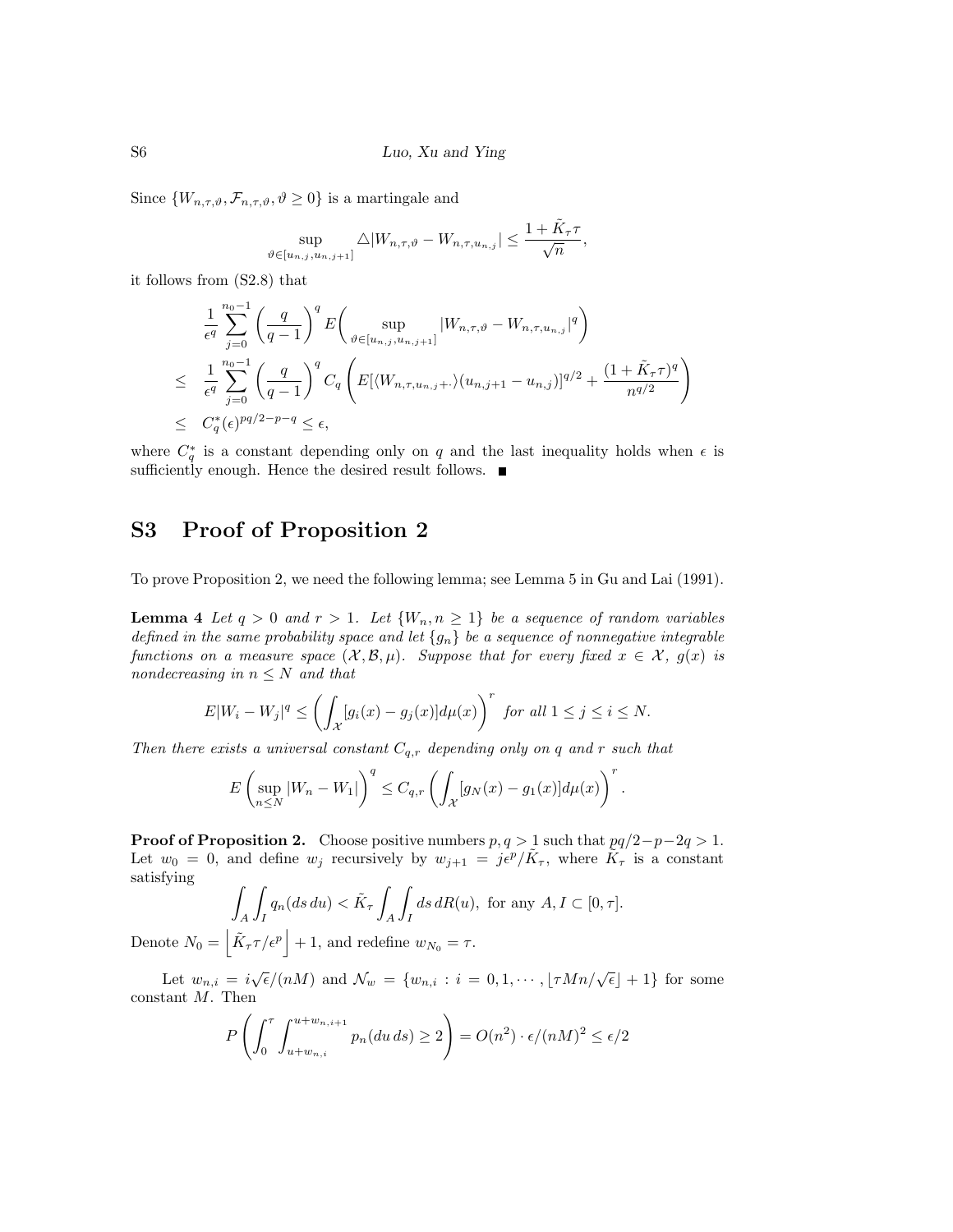when M is large enough. By the definition of  $\tilde{K}_{\tau}$ , for  $\tilde{W}_{n,w,\vartheta} = \tilde{M}_n(w,\vartheta)/\sqrt{n}$ , we have that

$$
P\left(\sup_{i,w_{n,i}\leq w\leq w_{n,i+1}}|\tilde{W}_{n,w,\tau}-\tilde{W}_{n,w_{n,i},\tau}| \geq 2n^{-1/2}+\tilde{K}_{\tau}n^{-1/2}\right) \n\leq P\left(\sup_{i}\int_{0}^{\tau}\int_{u+w_{n,i}}^{u+w_{n,i+1}}p_{n}(du\,ds) \geq 2\right) \n+P\left(\sup_{i}\int_{0}^{\tau}\int_{u+w_{n,i}}^{u+w_{n,i+1}}q_{n}(du\,ds) \geq \tilde{K}_{\tau}\right) \n\leq \epsilon/2.
$$
\n(S3.9)

Therefore, to prove Proposition 2, by (S3.9) and the martingale property for  $\{\tilde{W}_{n,w,\vartheta}, \mathcal{F}_{n,\tau,\vartheta}, 0 <$  $\vartheta \leq \tau$  along entry time, we only need to show that for any  $\epsilon > 0$ ,

$$
P\left(\max_{0\leq j
$$

for all large n. Then, by Doob's inequality and (S2.8), similarly as in the proof of Proposition 1,

$$
P\left(\max_{0\leq j  

$$
\leq \frac{1}{\epsilon^q} \sum_{j=0}^{N_0-1} E\left(\sup_{\substack{0\leq\vartheta\leq\tau\\w\in\left[w_j,w_{j+1}\right]\cap\mathcal{N}_w}} |\tilde{W}_{n,w,\vartheta} - \tilde{W}_{n,w_j,\vartheta}|^q\right)
$$
  

$$
\leq \frac{1}{\epsilon^q} \sum_{j=0}^{N_0-1} \left(\frac{q}{q-1}\right)^q E\left(\sup_{w\in\left[w_j,w_{j+1}\right]\cap\mathcal{N}_w} |\tilde{W}_{n,w,\tau} - \tilde{W}_{n,w_j,\tau}|^q\right).
$$
$$

For any  $w_{n,i}, w_{n,k} \in [w_j, w_{j+1}] \cap \mathcal{N}_w$ , since  $\tilde{W}_{n,w_{n,k},\vartheta} - \tilde{W}_{n,w_{n,i},\vartheta}$  is a  $\{\mathcal{F}_{n,\tau,\vartheta}, \vartheta \ge 0\}$ martingale, from  $(S2.8)$  we have

$$
E\left(|\tilde{W}_{n,w_{n,k},\tau} - \tilde{W}_{n,w_{n,i},\tau}|^{q}\right)
$$
  
\n
$$
\leq C_{q}\left(E\left[\langle \tilde{W}_{n,w_{n,k},\cdot} - \tilde{W}_{n,w_{n,i},\cdot}\rangle(\tau)\right]^{q/2} + \left(\frac{1 + \tilde{K}_{\tau}(w_{n,k} - w_{n,i})}{n^{1/2}}\right)^{q}\right)
$$
  
\n
$$
\leq C\epsilon^{-q/4}\left(\int_{0}^{\tau}\left[\tilde{K}_{\tau} \cdot 1(x \leq w_{n,k}) - \tilde{K}_{\tau} \cdot 1(x \leq w_{n,i})\right]dx\right)^{q/2},
$$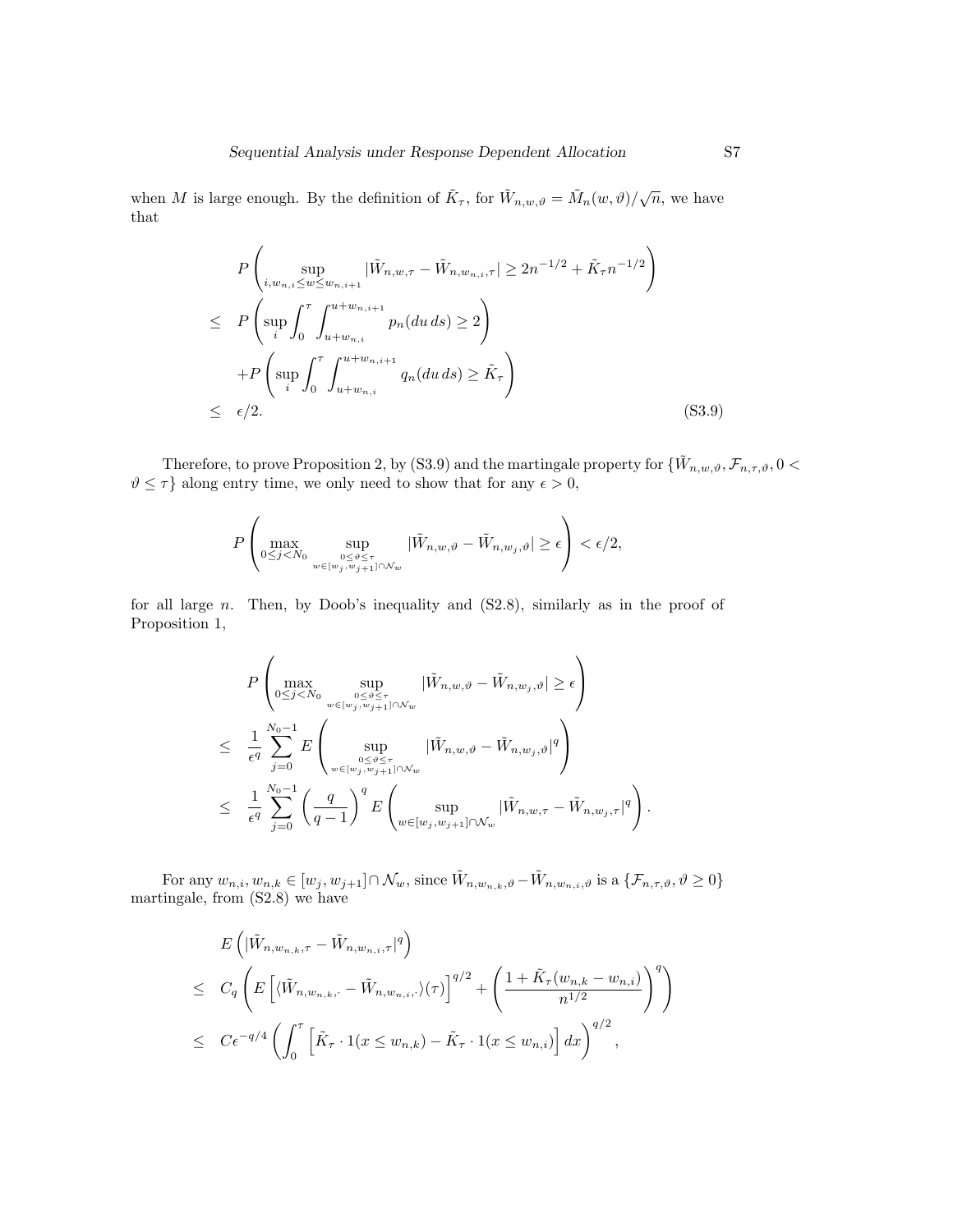#### S8 Luo, Xu and Ying

where C is a constant. Then from Lemma 4, there exists constant  $C^* > 0$  such that for all large n,

$$
\frac{1}{\epsilon^q} \sum_{j=0}^{N_0-1} \left( \frac{q}{q-1} \right)^q E \left( \sup_{w \in [w_j, w_{j+1}] \cap \mathcal{N}_w} |\tilde{W}_{n, w, \tau} - \tilde{W}_{n, w_j, \tau}|^q \right)
$$
\n
$$
\leq \frac{1}{\epsilon^q} \sum_{j=0}^{N_0-1} \left( \frac{q}{q-1} \right)^q C \epsilon^{-q/4} \left( \int_0^{\tau} \tilde{K}_{\tau} \cdot 1(w_{n, i_{w_j}} < x \leq w_{n, i_{w_{j+1}+1}}) \, dx \right)^{q/2}
$$
\n
$$
\leq C^*(2\epsilon)^{pq/2 - p - 5q/4}, \tag{S3.10}
$$

where  $i_{w_j} = \max\{i : w_{n,i} \leq w_j\}$ . By choosing  $\epsilon$  sufficiently small, we have that the last term in (S3.10) must be smaller than  $\epsilon$ . Hence the desired conclusion follows.

## S4 Lemma 5

Lemma 5 is used in the proof of Theorem 8. It is a restatement of Lemma A.5 in Bilias et al. (1997).

**Lemma 5** Consider a set of functions  $\{f_{n,\alpha}: n \geq 1, \alpha \in A\}$  from  $R^d$  to  $R^d$ . Suppose that (i)  $\frac{\partial}{\partial \theta} f_{n,\alpha}(\theta)$  are nonnegative definite for all n,  $\alpha$ ,  $\theta$ ; (ii)  $\sup_{\alpha} |f_{n,\alpha}(\theta_0)| \to 0$  as  $n \to \infty$ ; (iii) there exists a neighborhood of  $\theta_0$ , denoted by  $\mathcal{N}(\theta_0)$ , such that

$$
\liminf_{n \to \infty} \inf_{\theta \in \mathcal{N}(\theta_0)} \inf_{a \in A} \lambda_{\min} \left( \frac{\partial f_{n,\alpha}(\theta)}{\partial \theta} \right) > 0,
$$

where  $\lambda_{min}$  is the minimum eigenvalue as defined in C4. Then there exists  $n_0$  such that for every  $n > n_0$  and  $\alpha \in A$ ,  $f_{n,\alpha}$  has a unique root  $\theta_{n,\alpha}$  and  $\sup_{\alpha \in A} |\theta_{n,\alpha} - \theta_0| \to 0$ .